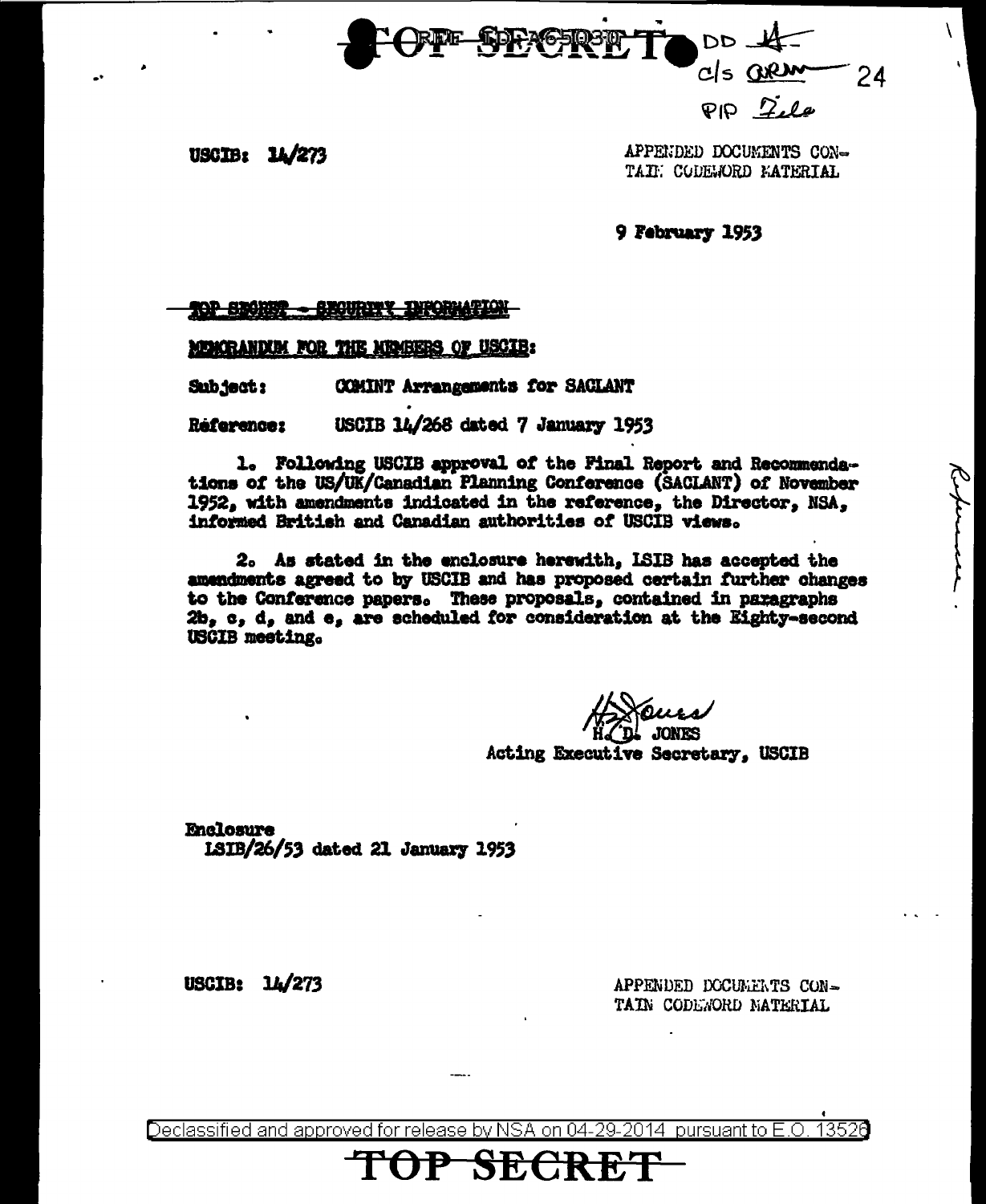document is see read only by those personnel officially indoctrinated in accounties with com-<br>cation intelligence security regulations and authorized to receive the information reported herein. This document is

London.

21st January, 1953.

**LSIB/26/53.** 

Chairman. United States Communications Intelligence Board.

## COMINT ARRANGEMENTS FOR SACLANT

The London Signal Intelligence Board has considered the final l. Report and Recommendations of the U.S./U.K./Canadian Planning Conference of November 1952 which met to discuss "Comint arrangements for SACLANT".

 $2<sub>o</sub>$ The Board agrees with the report and recommendations, with the following comment:

> (a) Reference SAC/E/R/7, Annexure "Comint arrangements for SACLANT", paras. 11 and 12. L.S.I.B. agrees with U.S.C.I.B. that these paragraphs are ambiguous, and accepts U.S.C.I.B.'s proposed redraft, namely:

Para. 11(a) "Co-ordinated shore-based direction finder operations by National nets and stations organized and controlled as mutually agreed among the participating nations."

Para. 12 Delete word "direct" in title, and reword paragraph:

"Each nation with forces serving under SACIANT may individually arrange to operate in SACLANT's area National Comint Units not provided specifically or exclusively for support of the forces under SACIANT. These Units will not operate as part of the SACLANT "Y" structure, and will not be subject to the arrangements for inter-Allied cooperation unless agreed by the nations providing them."

Consequential amendments are similarly required in paras. 14 and 15 of SAC/E/R/(6), "Communication Intelligence (Y) Arrangements for SACLANT."

(b) Reference SAC/E/R/7, Annexure "Comint arrangements for SACLANT", paragraph 27(b). The L.S.I.B. considers that it is acceptable for the fully evaluated results of shorebased D/F operations, during NATO or other Allied exercises or manoeuvres, to be passed to the nationals of those nations participating in the D/F operations; and, by implication,

 $COPY$  #

FORM 781-C10SC TOP SECRET CANOE ARMED FORCES SECURITY AGENCY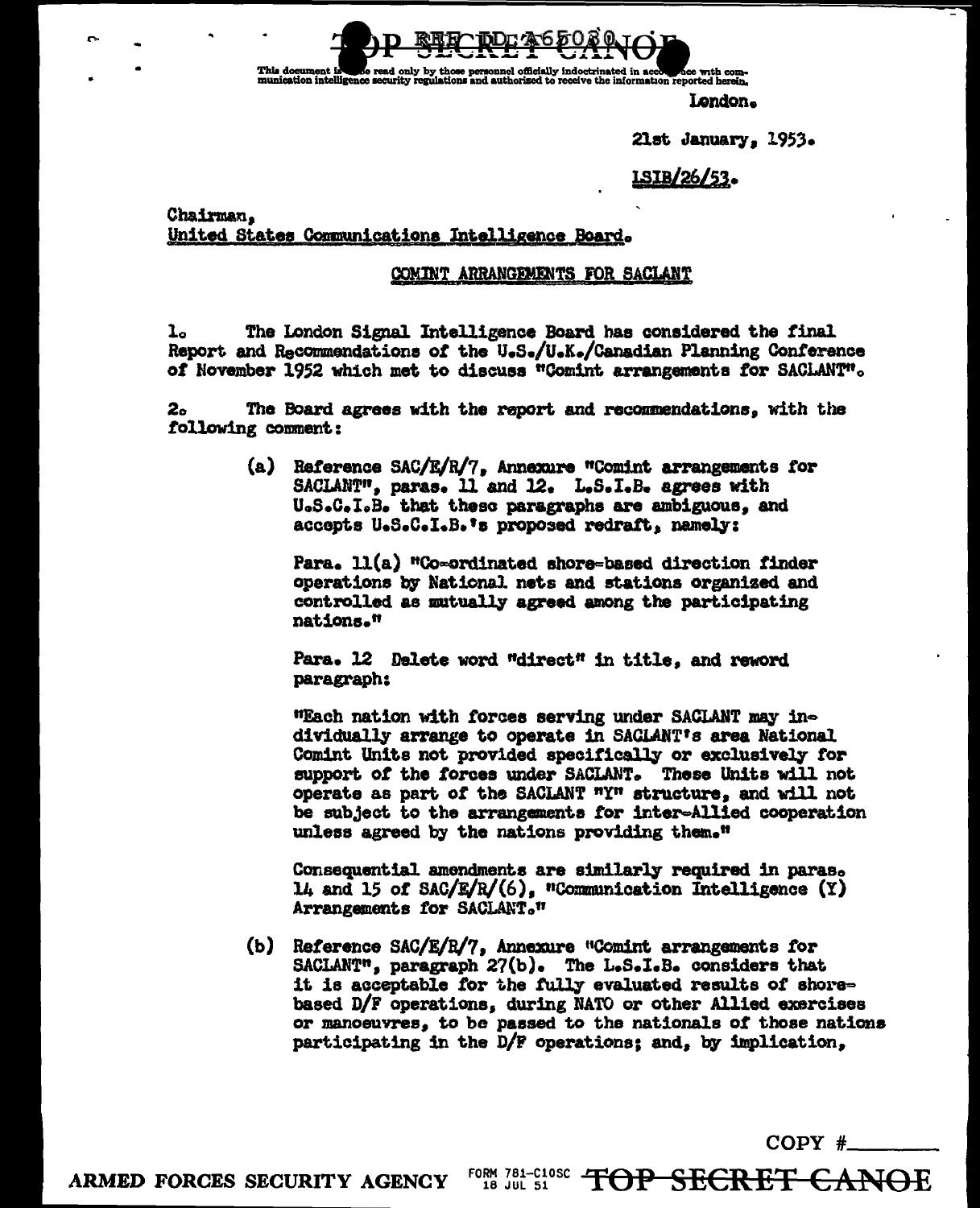

for D/F fixes made during those exercises or manoeuvres to be received by nationals of all nations participating in the exercises whether or not those nations contribute to the D/F operations. The Board would go further than this. It does not regard the employment of shipborne interception or D/F facilities during NATO or other Allied exercises or manoeuvres, and the subsequent analysis of the results, to be governed by Comint security regulations except insofar as the analysis of results may reveal special Comint techniques. The Board considers that the analysed results of such interception and D/F operations in peace should therefore be made available, in post-exercise conference, to all nations which have participated in the Allied exercise in order to assist in the improvement of Allied communications security, provided only that such analysed results do not:

- (i) reveal the location of U.S., U.K., or Canadian interception or D/F facilities;
- (ii) reveal special Comint techniques.

The Board would welcome the views of U.S.C.I.B. and C.R.C. on this matter.

- (c) Reference SAC/E/R/5, "arrangements for exchange and dissemination within SACLANT's Command of Comint beyond the scope of Third Party collaboration", paragraph  $5(c)$ . **The** L.S.I.B. considers that the definition of the second category of intelligence to be disseminated by OIC's contravenes the provisions of Appendix B to the BRUSA Agreement, paragraph 15, and of "IRSIG", paragraph 80. which is based thereon. The Board therefore proposes an amendment to this sub-paragraph, and the addition of a new paragraph 6, as in the Annexure to this letter (with the existing paragraphs 6, 7 and 8 of SAC/E/R/5 being renumbered  $7<sub>s</sub>$  8 and 9).
- (d) Reference SAC/E/R/5, paragraph 5(b). The L.S.I.B. accepts that, in peace and war, there should be an exchange between the proposed OIC's of specially important but not all Comint items received by the three OIC's. It would however suggest that, in peace and war, all appreciations and discussions of plots should be exchanged between the three OIC's, and that the wording of this sub-paragraph should therefore be clarified to read:

"Between the OIC's there will be exchange of specially important individual Comint items,

 $COPY$  #

FORM 781-C10SC TOP SECRET CANOE ARMED FORCES SECURITY AGENCY 18 JUL 51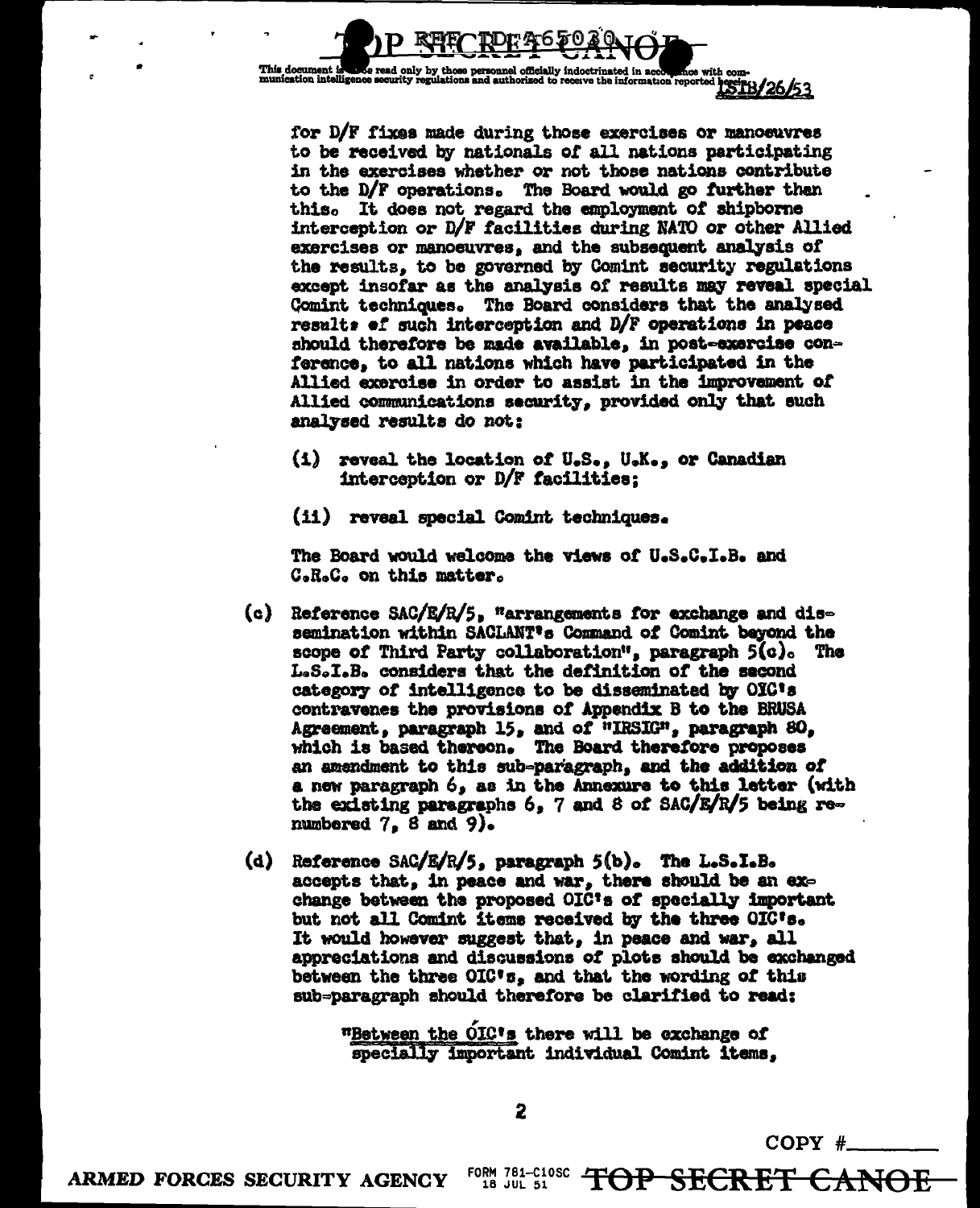

and of all appreciations and discussions of plots based thereon".

(e) The L.S.I.B. notes that the Conference did not discuss or make any recommendation concerning the appointment of the SACIANT "Y" Officer. The Board would suggest that this appointment be made by SACIANT in consultation with Navy Department, the Canadian Naval Board and Admiralty.



Copy to: Chairman, Communications Research Committee.

 $\overline{\mathbf{3}}$ 

 $COPY$  #